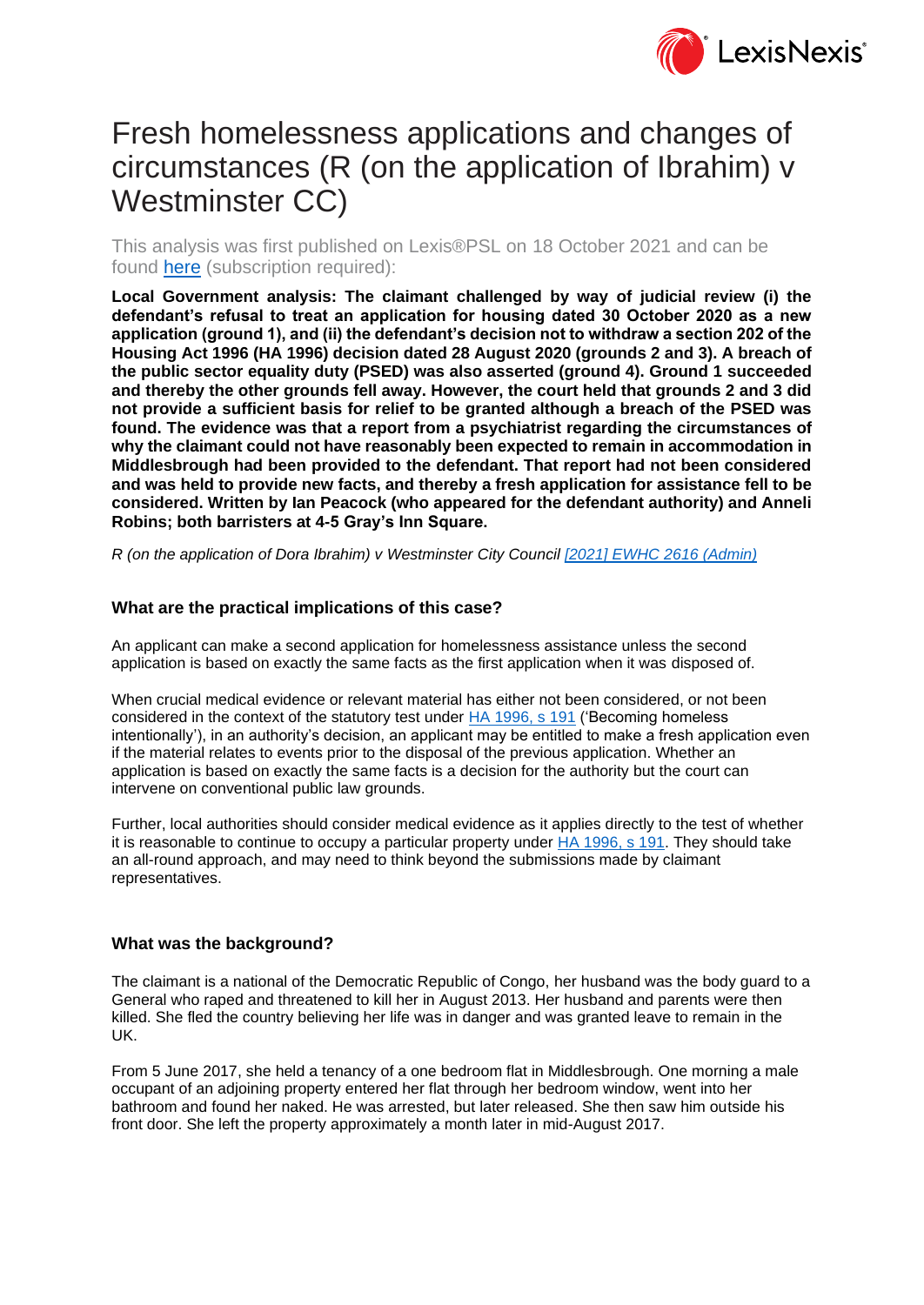

On 5 December 2017 and 6 February 2018 psychiatric reports were obtained which concluded she suffered from PTSD and serious depression and that the invasion of her property had worsened her condition and reminded her 'so greatly of her original trauma'.

The claimant applied as homeless and was provided with interim accommodation under [HA 1996, s](https://www.lexisnexis.com/uk/lexispsl/localgovernment/document/412012/63W6-JDR3-GXF6-83SF-00000-00/linkHandler.faces?psldocinfo=Fresh_homelessness_applications_and_changes_of_circumstances__R__on_the_application_of_Ibrahim__v_Westminster_CC_&linkInfo=F%23GB%23UK_LEG%23num%251996_52a_SECT_188%25&A=0.42328325166247016&bct=A&risb=&service=citation&langcountry=GB)  [188](https://www.lexisnexis.com/uk/lexispsl/localgovernment/document/412012/63W6-JDR3-GXF6-83SF-00000-00/linkHandler.faces?psldocinfo=Fresh_homelessness_applications_and_changes_of_circumstances__R__on_the_application_of_Ibrahim__v_Westminster_CC_&linkInfo=F%23GB%23UK_LEG%23num%251996_52a_SECT_188%25&A=0.42328325166247016&bct=A&risb=&service=citation&langcountry=GB) in Westminster where she still remains.

On 5 August 2018, the defendant decided the claimant had become homeless intentionally pursuant to [HA 1996, s 191.](https://www.lexisnexis.com/uk/lexispsl/localgovernment/document/412012/63W6-JDR3-GXF6-83SF-00000-00/linkHandler.faces?psldocinfo=Fresh_homelessness_applications_and_changes_of_circumstances__R__on_the_application_of_Ibrahim__v_Westminster_CC_&linkInfo=F%23GB%23UK_LEG%23num%251996_52a_SECT_191%25&A=0.35152157282958363&bct=A&risb=&service=citation&langcountry=GB) The claimant sought a review of that decision. The defendant upheld their decision and no appeal was brought against that decision. In January 2019, the claimant made a fresh application for assistance. She included further medical evidence. On 2 January 2020, the defendant rejected her application because they were of the view that there had been no change in the facts since her previous application. The defendant again decided that the claimant had become homeless intentionally.

The claimant instructed solicitors to seek a review. A further psychiatrist's report was obtained on 11 February 2020 stating, 'it is obvious that she could not have remained in the property in Middlesbrough'. The claimant's evidence was that this was delivered by hand to the defendant's offices, but it never reached the housing file.

On 26 June 2020, the claimant's solicitors were informed that the defendant was minded to uphold the decision of 2 January 2020. They were asked for any further submissions to be given by 3 July 2020. An extension of time until 29 July 2020 was sought and agreed. By 18 August 2020, no submissions had been made. A further minded to find letter was sent asking for representations by 25 August 2020. No submissions were received.

On 28 August 2020, the defendant decided to uphold their decision. The claimant learnt of this decision by an email dated 17 September 2020 whereby she was informed by her solicitors that they were closing their housing department and the deadline to appeal to the County Court was the next day. The claimant sought assistance promptly from various organisations until ultimately Osbornes opened a file on her behalf on 15 October 2020. Counsel advised that no application to extend time for a [HA 1996, s 204](https://www.lexisnexis.com/uk/lexispsl/localgovernment/document/412012/63W6-JDR3-GXF6-83SF-00000-00/linkHandler.faces?psldocinfo=Fresh_homelessness_applications_and_changes_of_circumstances__R__on_the_application_of_Ibrahim__v_Westminster_CC_&linkInfo=F%23GB%23UK_LEG%23num%251996_52a_SECT_204%25&A=0.26568246124746153&bct=A&risb=&service=citation&langcountry=GB) appeal should be made.

Instead, Osbornes requested, in the alternative, on the 30 October 2020:

- the defendant withdraw the decision of 28 August 2020, or
- accept a new homelessness application

On 3 November 2020, the defendant decided not to withdraw their decision, and on 17 November 2020 not to accept a new application. The claim for judicial review was issued on 27 January 2021.

#### **What did the court decide?**

Mr Justice Soole found:

• the expert evidence of 11 February 2020, which had not been considered, went directly to the question of whether it was reasonable for the claimant to continue to occupy the property

• *R v Harrow LBC, ex p Fahia* [\[1998\] 1 WLR 1396](https://www.lexisnexis.com/uk/lexispsl/localgovernment/document/412012/63W6-JDR3-GXF6-83SF-00000-00/linkHandler.faces?psldocinfo=Fresh_homelessness_applications_and_changes_of_circumstances__R__on_the_application_of_Ibrahim__v_Westminster_CC_&linkInfo=F%23GB%23WLR%23sel1%251998%25vol%251%25year%251998%25page%251396%25sel2%251%25&A=0.08095876165106042&bct=A&risb=&service=citation&langcountry=GB) and *R v Borough of Tower Hamlets, ex p Begum* [\[2005\] EWCA Civ 340](https://www.lexisnexis.com/uk/lexispsl/localgovernment/document/412012/63W6-JDR3-GXF6-83SF-00000-00/linkHandler.faces?psldocinfo=Fresh_homelessness_applications_and_changes_of_circumstances__R__on_the_application_of_Ibrahim__v_Westminster_CC_&linkInfo=F%23GB%23EWCACIV%23sel1%252005%25year%252005%25page%25340%25&A=0.2420681902437768&bct=A&risb=&service=citation&langcountry=GB) should be read to mean that there should be 'a comparison between the facts and circumstances known to the authority at the date of the original decision and those identified in the purported new application'

• the defendant when considering whether it was reasonable for the claimant to continue to occupy the property had concentrated unduly on the nature of the accommodation, its affordability, and [HA 1996, s 177](https://www.lexisnexis.com/uk/lexispsl/localgovernment/document/412012/63W6-JDR3-GXF6-83SF-00000-00/linkHandler.faces?psldocinfo=Fresh_homelessness_applications_and_changes_of_circumstances__R__on_the_application_of_Ibrahim__v_Westminster_CC_&linkInfo=F%23GB%23UK_LEG%23num%251996_52a_SECT_177%25&A=0.5221151551289595&bct=A&risb=&service=citation&langcountry=GB) (risk of violence or domestic abuse), rather than the claimant's history of trauma and associated mental state as it applied to that statutory test